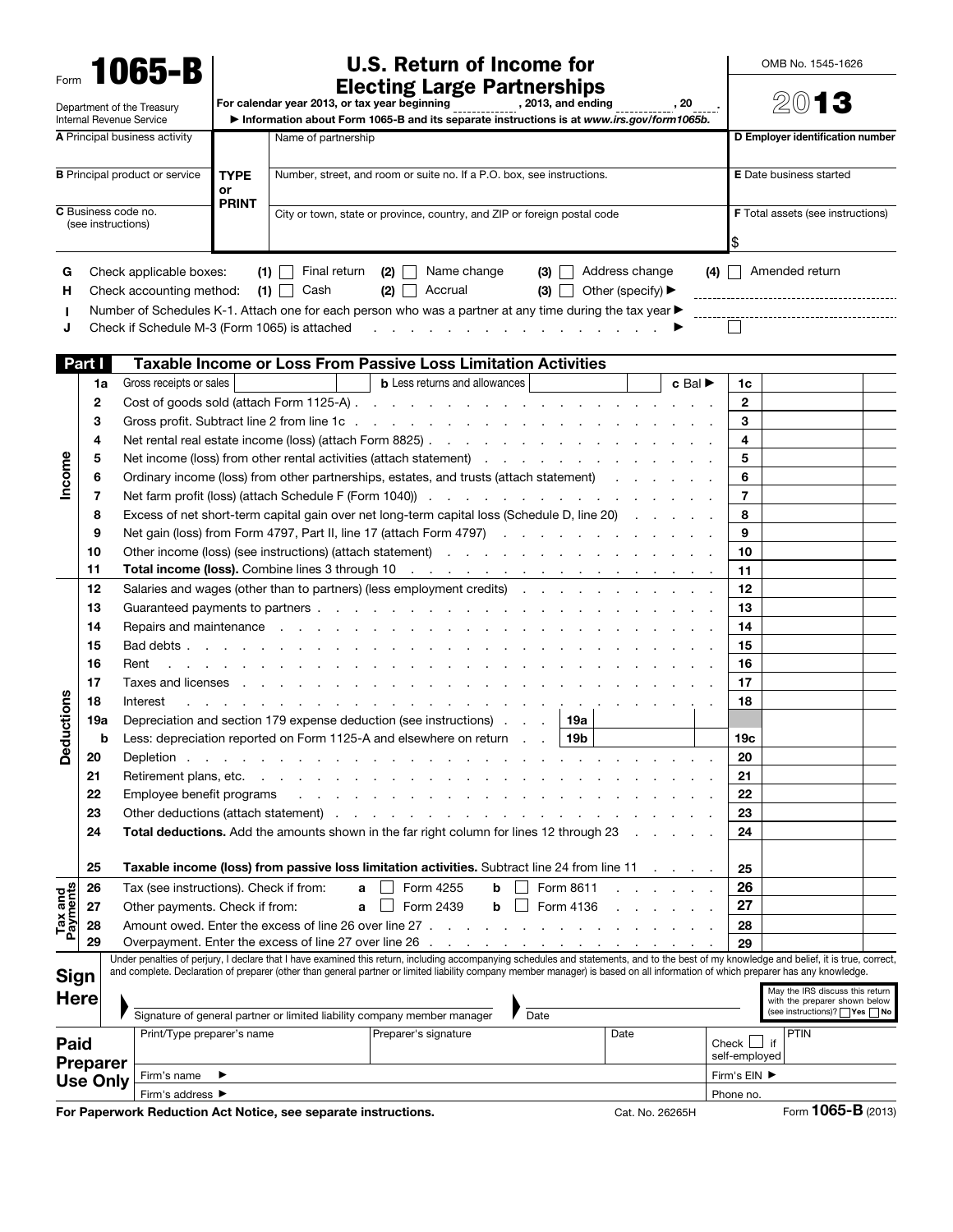| Part II      | Form 1065-B (2013)<br><b>Taxable Income or Loss From Other Activities</b>                                                                                                                                                                                                                                                                                                                                                                                               |                 |            | Page 2 |
|--------------|-------------------------------------------------------------------------------------------------------------------------------------------------------------------------------------------------------------------------------------------------------------------------------------------------------------------------------------------------------------------------------------------------------------------------------------------------------------------------|-----------------|------------|--------|
| 1            | Interest,                                                                                                                                                                                                                                                                                                                                                                                                                                                               | 1.              |            |        |
| 2a           | 2a                                                                                                                                                                                                                                                                                                                                                                                                                                                                      |                 |            |        |
| b            | 2 <sub>b</sub><br>Qualified dividends<br>the second contract of the second contract of the second contract of the second contract of the second contract of the second contract of the second contract of the second contract of the second contract of the second cont                                                                                                                                                                                                 |                 |            |        |
| C            | Nonqualified dividends (subtract line 2b from 2a) (a) and a series and a series of the series of the series of the series of the series of the series of the series of the series of the series of the series of the series of                                                                                                                                                                                                                                          | 2c              |            |        |
| 3            | Gross royalties<br>a na mana na mana na mana na mana na mana na mana na mana na mana na mana na mana na mana na mana na mana na m                                                                                                                                                                                                                                                                                                                                       | 3               |            |        |
| 4            | Excess of net short-term capital gain over net long-term capital loss (Schedule D, line 23)                                                                                                                                                                                                                                                                                                                                                                             | 4               |            |        |
| 5            | Other income (loss) (see instructions) (attach statement) and the content of the content of the content of the content of the content of the content of the content of the content of the content of the content of the conten                                                                                                                                                                                                                                          | 5               |            |        |
| 6            |                                                                                                                                                                                                                                                                                                                                                                                                                                                                         | 6               |            |        |
| 7            |                                                                                                                                                                                                                                                                                                                                                                                                                                                                         | $\overline{7}$  |            |        |
| 8            | State and local income taxes (see instructions) extending the state of the state and local income taxes (see instructions)                                                                                                                                                                                                                                                                                                                                              | 8               |            |        |
| 9            | Charitable contributions (see instructions for limitations and required attachment)                                                                                                                                                                                                                                                                                                                                                                                     | 9               |            |        |
| 10a          | Total miscellaneous itemized deductions expansion and the state of the state of the state of the state of the state of the state of the state of the state of the state of the state of the state of the state of the state of<br>10a                                                                                                                                                                                                                                   |                 |            |        |
| $\mathbf b$  |                                                                                                                                                                                                                                                                                                                                                                                                                                                                         | 10 <sub>b</sub> |            |        |
| 11           | Other deductions (attach statement) and the contract of the contract of the contract of the contract of the contract of the contract of the contract of the contract of the contract of the contract of the contract of the co                                                                                                                                                                                                                                          | 11              |            |        |
| 12           |                                                                                                                                                                                                                                                                                                                                                                                                                                                                         | 12              |            |        |
| 13           | Taxable income (loss) from other activities. Subtract line 12 from line 6                                                                                                                                                                                                                                                                                                                                                                                               | 13              |            |        |
|              | <b>Schedule B</b><br><b>Other Information</b> (see instructions)                                                                                                                                                                                                                                                                                                                                                                                                        |                 |            |        |
| 1.           | What type of entity is filing this return? Check the applicable box:                                                                                                                                                                                                                                                                                                                                                                                                    |                 | <b>Yes</b> | No     |
| a            | Domestic general partnership<br>$\mathbf{b}$ $\Box$ Domestic limited partnership                                                                                                                                                                                                                                                                                                                                                                                        |                 |            |        |
| C            | Domestic limited liability company<br>$\mathsf{d}$ $\Box$ Domestic limited liability partnership                                                                                                                                                                                                                                                                                                                                                                        |                 |            |        |
| e            | $f$ $\Box$<br>Other $\blacktriangleright$<br>Foreign partnership<br>$\blacksquare$                                                                                                                                                                                                                                                                                                                                                                                      |                 |            |        |
| $\mathbf{2}$ | Are any partners in this partnership also partnerships?                                                                                                                                                                                                                                                                                                                                                                                                                 |                 |            |        |
| 3            | During the partnership's tax year, did the partnership own any interest in another partnership or in any foreign entity that was<br>disregarded as an entity separate from its owner under Regulations sections 301.7701-2 and 301.7701-3? If "Yes," see<br>instructions for required attachment<br>design and contract the contract of the contract of the contract of the contract of the contract of the contract of                                                 |                 |            |        |
| 4            | Does this partnership have any foreign partners? If "Yes," the partnership may have to file Forms 8804, 8805, and 8813. (See<br>$instructions.)$<br>the contract of the contract of the contract of                                                                                                                                                                                                                                                                     |                 |            |        |
| 5            | Is this partnership a publicly traded partnership as defined in section $469(k)(2)$ ?                                                                                                                                                                                                                                                                                                                                                                                   |                 |            |        |
| 6            | Has this partnership filed, or is it required to file, Form 8918, Material Advisor Disclosure Statement, to provide information on                                                                                                                                                                                                                                                                                                                                      |                 |            |        |
| 7            | At any time during calendar year 2013, did the partnership have an interest in or a signature or other authority over a financial<br>account in a foreign country (such as a bank account, securities account, or other financial account)? See instructions for<br>exceptions and filing requirements for FinCEN Form 114, Report of Foreign Bank and Financial Accounts (FBAR) (formerly Form<br>TD F 90-22.1).<br>If "Yes," enter the name of the foreign country. ► |                 |            |        |
| 8            | During the tax year, did the partnership receive a distribution from, or was it the grantor to, or transferor to, a foreign trust? If                                                                                                                                                                                                                                                                                                                                   |                 |            |        |
| 9            | Enter the number of Forms 8865, Return of U.S. Persons With Respect to Certain Foreign Partnerships, attached to this<br>return. $\blacktriangleright$                                                                                                                                                                                                                                                                                                                  |                 |            |        |

Form 1065-B (2013)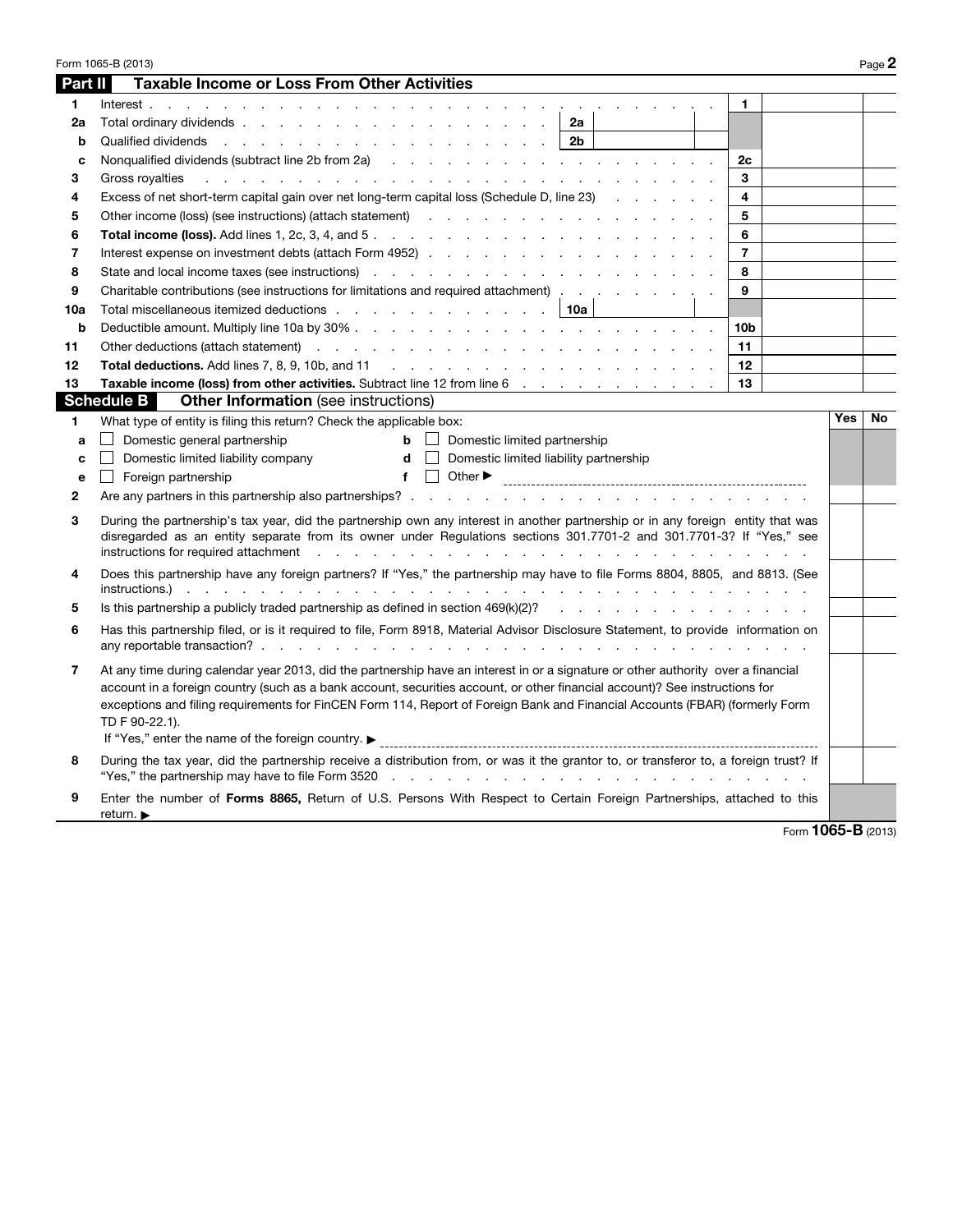|     | Form 1065-B (2013)                                                                                                                                                        |                                                      |                                                          |                                                                                        |                | Page 3                                                                                       |
|-----|---------------------------------------------------------------------------------------------------------------------------------------------------------------------------|------------------------------------------------------|----------------------------------------------------------|----------------------------------------------------------------------------------------|----------------|----------------------------------------------------------------------------------------------|
|     | <b>Schedule D</b><br>Capital Gains and Losses (Use Form 8949 to list your transactions for lines 1b, 2, 3, 8b, 9, and 10.)                                                |                                                      |                                                          |                                                                                        |                |                                                                                              |
|     | Part I-Short-Term Capital Gains and Losses-Assets Held One Year or Less                                                                                                   |                                                      |                                                          |                                                                                        |                |                                                                                              |
|     | See instructions for how to figure the amounts to<br>enter on the lines below.<br>This form may be easier to complete if you round off                                    | (d)<br>Proceeds<br>(sales price)                     | (e)<br>Cost<br>(or other basis)                          | (g) Adjustments to gain<br>or loss from Form(s)<br>8949, Part I, line 2,<br>column (g) |                | (h) Gain or (loss).<br>Subtract column (e)<br>from column (d) and<br>combine the result with |
|     | cents to whole dollars.                                                                                                                                                   |                                                      |                                                          |                                                                                        |                | column (g)                                                                                   |
|     | 1a Totals for all short-term transactions reported<br>on Form 1099-B for which basis was reported                                                                         |                                                      |                                                          |                                                                                        |                |                                                                                              |
|     | to the IRS and for which you have no                                                                                                                                      |                                                      |                                                          |                                                                                        |                |                                                                                              |
|     | adjustments (see instructions). However, if you                                                                                                                           |                                                      |                                                          |                                                                                        |                |                                                                                              |
|     | choose to report all these transactions on Form                                                                                                                           |                                                      |                                                          |                                                                                        |                |                                                                                              |
|     | 8949, leave this line blank and go to line 1b                                                                                                                             |                                                      |                                                          |                                                                                        |                |                                                                                              |
| 1b. | Totals for all transactions reported on<br>Form(s) 8949 with <b>Box A</b> checked                                                                                         |                                                      |                                                          |                                                                                        |                |                                                                                              |
| 2   | Totals for all transactions reported on<br>Form(s) 8949 with <b>Box B</b> checked                                                                                         |                                                      |                                                          |                                                                                        |                |                                                                                              |
| 3   | Totals for all transactions reported on<br>Form(s) 8949 with <b>Box C</b> checked $\ldots$                                                                                |                                                      |                                                          |                                                                                        |                |                                                                                              |
| 4   | Short-term capital gain from installment sales from Form 6252, line 26 or 37                                                                                              |                                                      |                                                          |                                                                                        | 4              |                                                                                              |
| 5   | Short-term capital gain or (loss) from like-kind exchanges from Form 8824 .                                                                                               |                                                      |                                                          |                                                                                        | 5              |                                                                                              |
| 6   | Partnership's share of net short-term capital gain (loss) from other partnerships, estates, and trusts                                                                    |                                                      |                                                          |                                                                                        | 6              |                                                                                              |
| 7   | Net short-term capital gain or (loss). Combine lines 1a through 6 in column (h)                                                                                           |                                                      |                                                          | the contract of the contract of the                                                    | $\overline{7}$ |                                                                                              |
|     | Part II-Long-Term Capital Gains and Losses-Assets Held More Than One Year                                                                                                 |                                                      |                                                          |                                                                                        |                |                                                                                              |
|     | See instructions for how to figure the amounts to<br>enter on the lines below.                                                                                            | (d)<br>Proceeds                                      | (e)<br>Cost                                              | (g) Adjustments to gain<br>or loss from Form(s)                                        |                | (h) Gain or (loss).<br>Subtract column (e)                                                   |
|     | This form may be easier to complete if you round off<br>cents to whole dollars.                                                                                           | (sales price)                                        | (or other basis)                                         | 8949, Part II, line 2,<br>column (g)                                                   |                | from column (d) and<br>combine the result with                                               |
| 8a  | Totals for all long-term transactions reported                                                                                                                            |                                                      |                                                          |                                                                                        |                | column (g)                                                                                   |
|     | on Form 1099-B for which basis was reported                                                                                                                               |                                                      |                                                          |                                                                                        |                |                                                                                              |
|     | to the IRS and for which you have no                                                                                                                                      |                                                      |                                                          |                                                                                        |                |                                                                                              |
|     | adjustments (see instructions). However, if you<br>choose to report all these transactions on Form                                                                        |                                                      |                                                          |                                                                                        |                |                                                                                              |
|     | 8949, leave this line blank and go to line 8b                                                                                                                             |                                                      |                                                          |                                                                                        |                |                                                                                              |
| 8b  | Totals for all transactions reported on<br>Form(s) 8949 with <b>Box D</b> checked                                                                                         |                                                      |                                                          |                                                                                        |                |                                                                                              |
| 9   | Totals for all transactions reported on<br>Form(s) 8949 with <b>Box E</b> checked .                                                                                       |                                                      |                                                          |                                                                                        |                |                                                                                              |
| 10  | Totals for all transactions reported on<br>Form(s) 8949 with <b>Box F</b> checked                                                                                         |                                                      |                                                          |                                                                                        |                |                                                                                              |
| 11  | Enter gain from Form 4797, Part 1 and 2 and 2 and 2 and 2 and 2 and 2 and 2 and 2 and 2 and 2 and 2 and 2 and 2                                                           |                                                      |                                                          |                                                                                        | 11             |                                                                                              |
| 12  | Long-term capital gain from installment sales from Form 6252, line 26 or 37                                                                                               |                                                      |                                                          |                                                                                        | 12             |                                                                                              |
| 13  | Long-term capital gain or (loss) from like-kind exchanges from Form 8824                                                                                                  |                                                      |                                                          |                                                                                        | 13             |                                                                                              |
| 14  | Partnership's share of net long-term capital gain (loss) from other partnerships, estates, and trusts                                                                     |                                                      |                                                          |                                                                                        | 14             |                                                                                              |
| 15  | <b>Net long-term capital gain or (loss).</b> Combine lines 8a through 14 in column (h)                                                                                    |                                                      |                                                          |                                                                                        | 15             |                                                                                              |
|     |                                                                                                                                                                           | Part III-Summary of Parts I and II                   |                                                          |                                                                                        |                |                                                                                              |
| 16  | Combine lines 7 and 15 and enter the net gain (loss)                                                                                                                      |                                                      |                                                          |                                                                                        | 16             |                                                                                              |
| 17  | Enter excess of net short-term capital gain (line 7) over net long-term capital loss (line 15)<br>Net capital gain or (loss). Subtract line 17 from line 16               |                                                      |                                                          |                                                                                        | 17<br>18       |                                                                                              |
| 18  | Part IV-Net Capital Gain (Loss) From Passive Loss Limitation Activities                                                                                                   |                                                      | the contract of the contract of the contract of the con- |                                                                                        |                |                                                                                              |
| 19  | Redetermine the amount on line 17 by taking into account only gains and losses from passive loss limitation activities                                                    |                                                      |                                                          |                                                                                        | 19             |                                                                                              |
| 20  | Excess of net short-term capital gain over net long-term capital loss. Enter the smaller of the amount on<br>line 17 or line 19. Enter here and on page 1, Part I, line 8 |                                                      |                                                          |                                                                                        | 20             |                                                                                              |
| 21  | Redetermine the amount on line 18 by taking into account only gains and losses from passive loss limitation activities                                                    |                                                      |                                                          |                                                                                        | 21             |                                                                                              |
| 22  | Net capital gain or (loss) from passive loss limitation activities. If lines 18 and 21 are both positive or both                                                          |                                                      |                                                          |                                                                                        |                |                                                                                              |
|     | negative, enter the smaller of line 18 or line 21. Otherwise, enter -0-. Enter here and on Schedule K, line 4a                                                            |                                                      |                                                          |                                                                                        | 22             |                                                                                              |
|     | Note. When figuring whether line 18 or line 21 is smaller, treat both numbers as positive.                                                                                | Part V-Net Capital Gain (Loss) From Other Activities |                                                          |                                                                                        |                |                                                                                              |
| 23  | Excess of net short-term capital gain over net long-term capital loss. Subtract line 20 from line 17. Enter                                                               |                                                      |                                                          |                                                                                        |                |                                                                                              |
|     | here and on page 2, Part II, line 4                                                                                                                                       | the contract of the contract of the con-             |                                                          |                                                                                        | 23             |                                                                                              |
| 24  | Net capital gain or (loss) from other activities. Subtract line 22 from line 18. Enter here and on Schedule K, line 4b                                                    |                                                      |                                                          |                                                                                        | 24             |                                                                                              |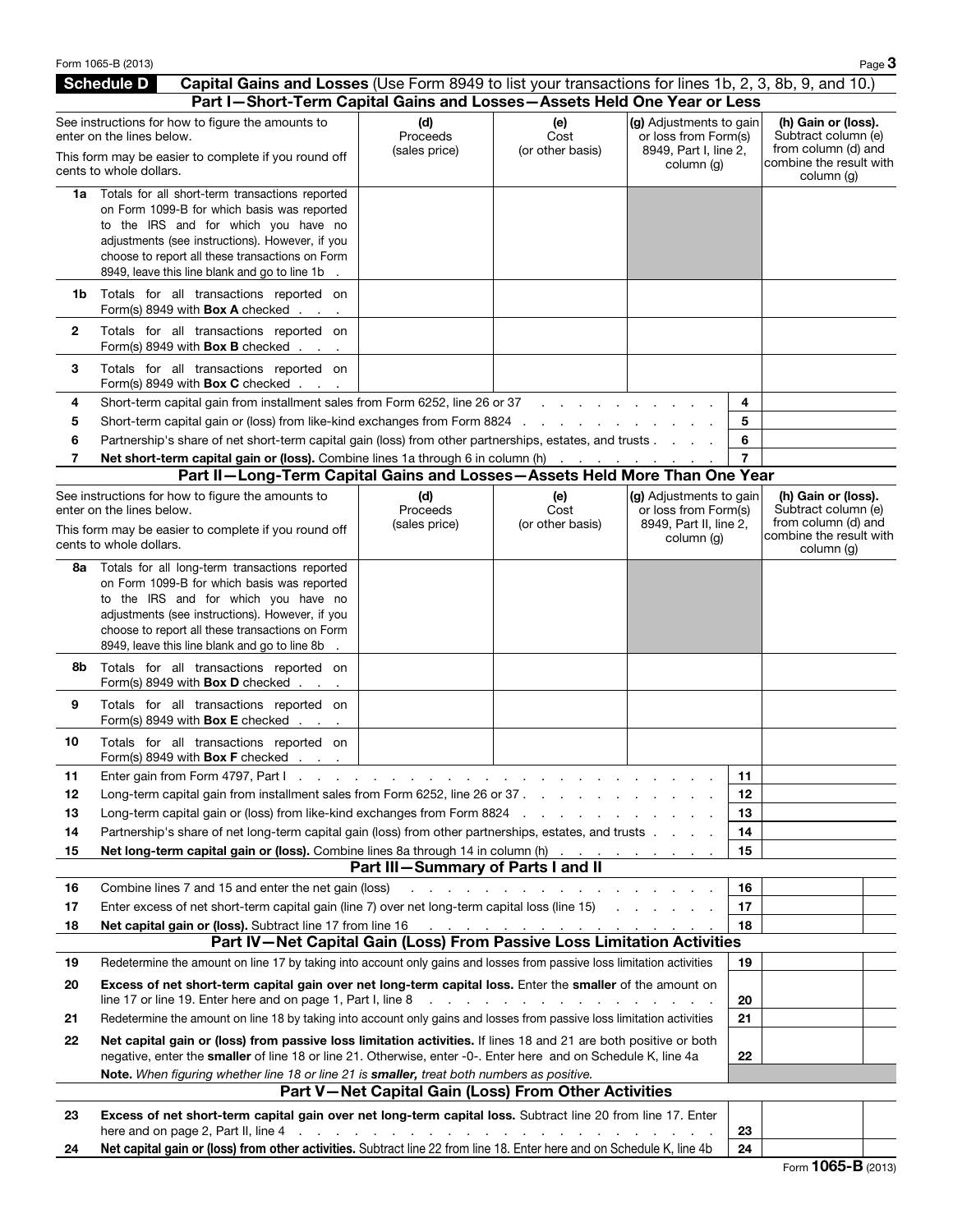|     | Form 1065-B (2013)                                                                                                                                                                                                             |                   |                              |                                                                                                                                                                                                                                |                  |  |                 |                    | Page 4 |
|-----|--------------------------------------------------------------------------------------------------------------------------------------------------------------------------------------------------------------------------------|-------------------|------------------------------|--------------------------------------------------------------------------------------------------------------------------------------------------------------------------------------------------------------------------------|------------------|--|-----------------|--------------------|--------|
|     | <b>Schedule K</b>                                                                                                                                                                                                              |                   |                              | Partners' Shares of Income, Credits, Deductions, etc.                                                                                                                                                                          |                  |  |                 |                    |        |
|     |                                                                                                                                                                                                                                |                   | (a) Distributive share items |                                                                                                                                                                                                                                |                  |  |                 | (b) Total amount   |        |
| 1a  | Taxable income (loss) from passive loss limitation activities (Part I, line 25)                                                                                                                                                |                   |                              |                                                                                                                                                                                                                                |                  |  | 1a              |                    |        |
| b   | Amount on line 1a allocated to general partners as:                                                                                                                                                                            |                   |                              |                                                                                                                                                                                                                                |                  |  |                 |                    |        |
|     | (1) Taxable income (loss) from trade or business activities                                                                                                                                                                    |                   |                              |                                                                                                                                                                                                                                | 1b(1)            |  |                 |                    |        |
|     | (2) Taxable income (loss) from rental real estate activities                                                                                                                                                                   |                   |                              |                                                                                                                                                                                                                                | 1b(2)            |  |                 |                    |        |
|     | (3) Taxable income (loss) from other rental activities                                                                                                                                                                         |                   |                              |                                                                                                                                                                                                                                | 1b(3)            |  |                 |                    |        |
| c   | Total amount on line 1a allocated to general partners. Combine lines 1b(1) through 1b(3)                                                                                                                                       |                   |                              |                                                                                                                                                                                                                                |                  |  | 1c              |                    |        |
| d   | Taxable income (loss) from passive loss limitation activities allocated to limited partners. Subtract line 1c from                                                                                                             |                   |                              |                                                                                                                                                                                                                                |                  |  |                 |                    |        |
|     | line 1a (report on Schedules K-1, box 1) (a) and the contract of the contract of the contract of the contract of the contract of the contract of the contract of the contract of the contract of the contract of the contract  |                   |                              |                                                                                                                                                                                                                                |                  |  | 1d              |                    |        |
| 2   |                                                                                                                                                                                                                                |                   |                              |                                                                                                                                                                                                                                |                  |  | $\mathbf{2}$    |                    |        |
| 3   |                                                                                                                                                                                                                                |                   |                              |                                                                                                                                                                                                                                |                  |  | 3               |                    |        |
| 4a  | Net capital gain (loss) from passive loss limitation activities (Schedule D, line 22)                                                                                                                                          |                   |                              |                                                                                                                                                                                                                                |                  |  | 4a              |                    |        |
| b   |                                                                                                                                                                                                                                |                   |                              |                                                                                                                                                                                                                                |                  |  | 4b              |                    |        |
| 5   |                                                                                                                                                                                                                                |                   |                              |                                                                                                                                                                                                                                |                  |  | 5               |                    |        |
| 6   | Net other alternative minimum tax adjustment enters and a series of the series of the series of the series of t                                                                                                                |                   |                              |                                                                                                                                                                                                                                |                  |  | 6               |                    |        |
| 7   | Guaranteed payments                                                                                                                                                                                                            |                   |                              | and the property of the property of the property of the property of the property of the property of the property of the property of the property of the property of the property of the property of the property of the proper |                  |  | $\overline{7}$  |                    |        |
| 8   | Income from discharge of indebtedness response to the contract of the contract of the contract of the contract of the contract of the contract of the contract of the contract of the contract of the contract of the contract |                   |                              |                                                                                                                                                                                                                                |                  |  | 8               |                    |        |
| 9   |                                                                                                                                                                                                                                |                   |                              |                                                                                                                                                                                                                                |                  |  | 9               |                    |        |
| 10  | General credits (see instructions) enterstanding to the contract of the contract of the contract of the contract of the contract of the contract of the contract of the contract of the contract of the contract of the contra |                   |                              |                                                                                                                                                                                                                                |                  |  | 10              |                    |        |
| 11  |                                                                                                                                                                                                                                |                   |                              |                                                                                                                                                                                                                                |                  |  | 11              |                    |        |
| 12  | Rehabilitation credit from rental real estate activities (attach Form 3468)                                                                                                                                                    |                   |                              |                                                                                                                                                                                                                                |                  |  | 12              |                    |        |
| 13а |                                                                                                                                                                                                                                |                   |                              |                                                                                                                                                                                                                                |                  |  | 13а             |                    |        |
| b   | Gross nonfarm income et al., and a series are all the series and series are all the series of the series of the series of the series of the series of the series of the series of the series of the series of the series of th |                   |                              |                                                                                                                                                                                                                                |                  |  | 13 <sub>b</sub> |                    |        |
| 14a |                                                                                                                                                                                                                                |                   |                              |                                                                                                                                                                                                                                |                  |  |                 |                    |        |
| b   |                                                                                                                                                                                                                                |                   |                              |                                                                                                                                                                                                                                |                  |  | 14b             |                    |        |
|     | Gross income sourced at partner level (attach statement) dividend the contract of the contract of the contract of the contract of the contract of the contract of the contract of the contract of the contract of the contract |                   |                              |                                                                                                                                                                                                                                |                  |  | 14c             |                    |        |
| c   |                                                                                                                                                                                                                                |                   |                              |                                                                                                                                                                                                                                |                  |  |                 |                    |        |
| d   | Foreign gross income sourced at partnership level:                                                                                                                                                                             |                   |                              |                                                                                                                                                                                                                                |                  |  |                 |                    |        |
|     |                                                                                                                                                                                                                                |                   |                              |                                                                                                                                                                                                                                |                  |  | 14d(1)          |                    |        |
|     |                                                                                                                                                                                                                                |                   |                              |                                                                                                                                                                                                                                |                  |  | 14d(2)          |                    |        |
|     |                                                                                                                                                                                                                                |                   |                              |                                                                                                                                                                                                                                |                  |  | 14d(3)          |                    |        |
| е   | Deductions allocated and apportioned at partner level:                                                                                                                                                                         |                   |                              |                                                                                                                                                                                                                                |                  |  |                 |                    |        |
|     | (1) Interest expense $\ldots$ $\ldots$ $\ldots$ $\ldots$ $\ldots$ $\ldots$ $\ldots$ $\ldots$ $\ldots$ $\ldots$ $\ldots$                                                                                                        |                   |                              |                                                                                                                                                                                                                                |                  |  | 14e(1)          |                    |        |
|     |                                                                                                                                                                                                                                |                   |                              |                                                                                                                                                                                                                                |                  |  | 14e(2)          |                    |        |
| f   | Deductions allocated and apportioned at partnership level to foreign source income:                                                                                                                                            |                   |                              |                                                                                                                                                                                                                                |                  |  |                 |                    |        |
|     |                                                                                                                                                                                                                                |                   |                              |                                                                                                                                                                                                                                |                  |  | 14f(1)          |                    |        |
|     | (2) General category.                                                                                                                                                                                                          | $\sim 10^{-1}$ km |                              |                                                                                                                                                                                                                                |                  |  | 14f(2)          |                    |        |
|     | (3) Other (attach statement)                                                                                                                                                                                                   |                   |                              |                                                                                                                                                                                                                                |                  |  | 14f(3)          |                    |        |
| g   | Total foreign taxes (check one): ▶                                                                                                                                                                                             | Paid              | Accrued                      |                                                                                                                                                                                                                                |                  |  | 14g             |                    |        |
| h   | Reduction in taxes available for credit (attach statement)                                                                                                                                                                     |                   |                              |                                                                                                                                                                                                                                |                  |  | 14h             |                    |        |
| 15  | Other items and amounts required to be reported separately to partners (attach statement)                                                                                                                                      |                   |                              |                                                                                                                                                                                                                                |                  |  |                 |                    |        |
|     | <b>Analysis of Net Income (Loss)</b>                                                                                                                                                                                           |                   |                              |                                                                                                                                                                                                                                |                  |  |                 |                    |        |
| 1   | Net income (loss). In column (b), add lines 1c through 4b, 7, and 8. From the result, subtract line 14g                                                                                                                        |                   |                              |                                                                                                                                                                                                                                |                  |  | 1.              |                    |        |
| 2   | Analysis by                                                                                                                                                                                                                    | (i) Corporate     | (ii) Individual              | (iii) Individual                                                                                                                                                                                                               | (iv) Partnership |  | (v) Exempt      | (vi) Nominee/Other |        |
|     | partner type:                                                                                                                                                                                                                  |                   | (active)                     | (passive)                                                                                                                                                                                                                      |                  |  | organization    |                    |        |
| а   | General partners                                                                                                                                                                                                               |                   |                              |                                                                                                                                                                                                                                |                  |  |                 |                    |        |
| b   | Limited partners                                                                                                                                                                                                               |                   |                              |                                                                                                                                                                                                                                |                  |  |                 |                    |        |

 $F$ orm **1065-B** (2013)